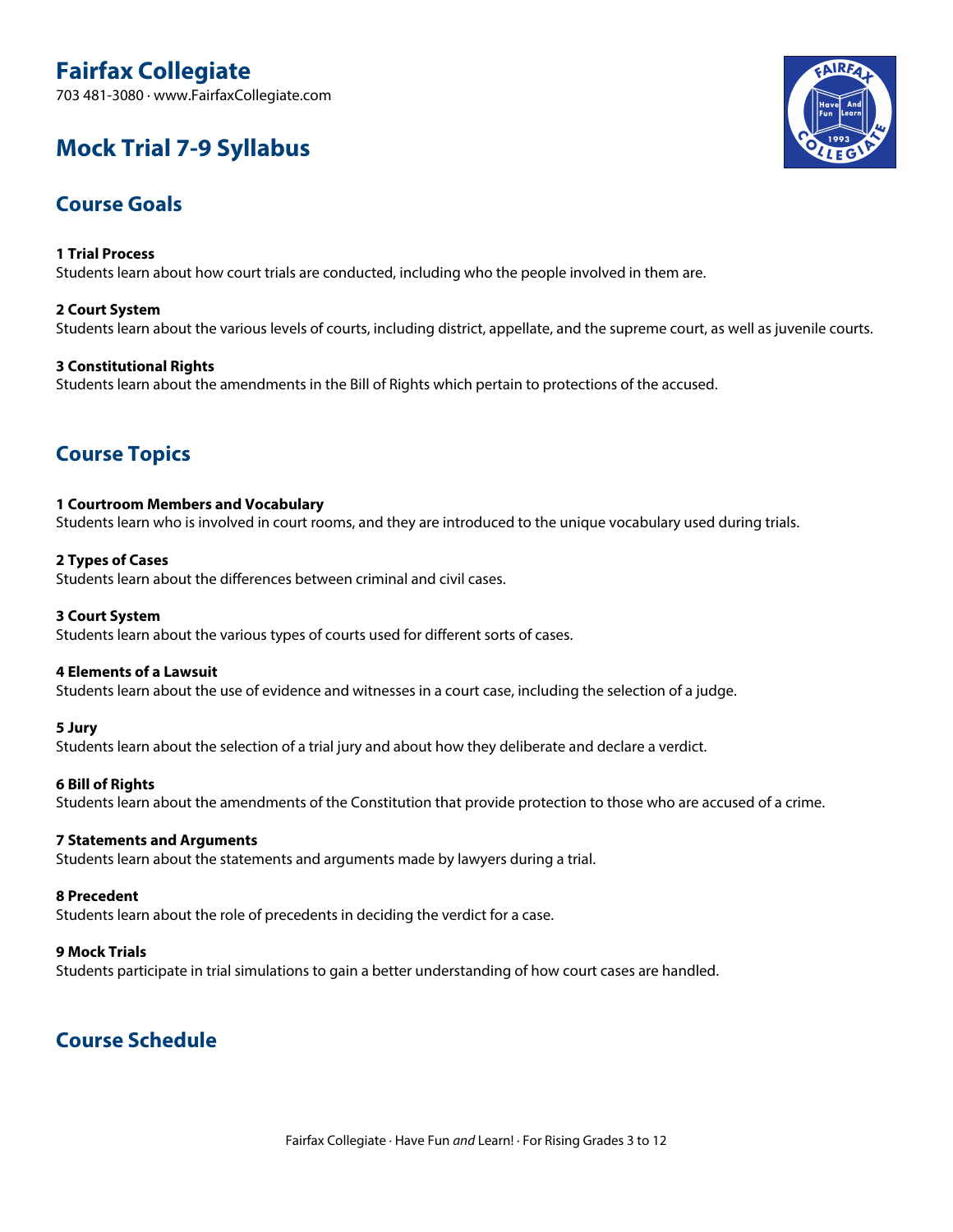## **Day 1**

## **Lawyers**

Students learn about the role that lawyers play in a courtroom.

## **Court Background**

Students learn the role of courts in our society and why mediators are necessary for legal disputes.

## **People in the Courtroom**

Students learn about the people present during a court trial and about their jobs, with substantial emphasis on the role of the jury.

## **Court Vocabulary**

Students learn about the terminology commonly used during court cases.

## **Common Law**

Students learn about the features of English law which continue to impact our practice of law.

## **Criminal and Civil Cases**

Students learn about the differences between criminal and civil cases.

## **Burden of Proof**

Students learn how the concept of the burden of proof differs between criminal and civil cases.

## **Small Claims Court**

Students prepare for small claims cases, in which they act as a plantiff or defendant.

## **Day 2**

## **Types of Courts**

Students learn about the various types of courts that handle cases.

## **Trial and Appellate Courts**

Students learn how court cases can be appealed and which courts hear those appealed cases.

## **Federal and State Courts**

Students learn about the court systems at federal and state levels.

## **Juvenile Courts**

Students learn about cases involving those under the age of 18, and the role of a court in these cases. They discuss the possibility of trying children as adults for serious crimes.

## **Judge Selection**

Students learn how judges are selected for the various types of courts.

## **Steps of a Lawsuit**

Students learn the process a case goes through until a verdict is reached.

## **Accusing the Defendant**

Students learn how an accused person is brought to court after a crime or wrong is committed.

## **Pre-Trial Proceedings**

Students learn about the events that take place before a trial begins.

## **Trial Proceedings and Appeals**

Students learn the events that occur during a trial and how an appeal can be filed.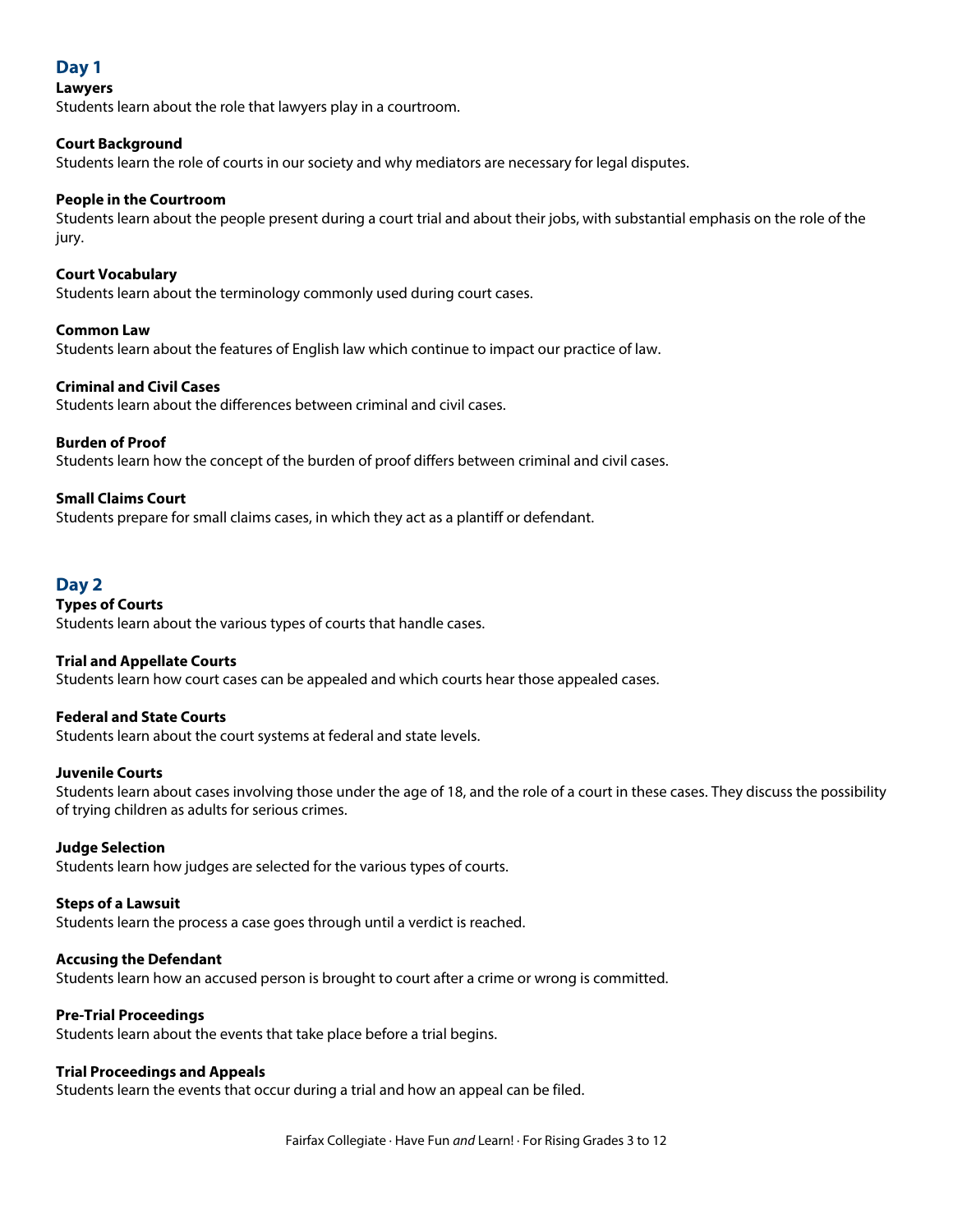## **Evidence**

Students learn about how evidence is used in a case, along with different types of evidence that can be presented.

#### **Witnesses**

Students learn about the role of witnesses in a trial and how they are questioned.

## **Objections**

Students learn about the objections that an attorney may raise against a witness.

#### **Witness Examination**

Students use model scenarios to practice examining witnesses as attorneys.

## **Day 3**

#### **Jury Selection**

Students learn how a jury is selected and about the voir dire process.

## **Twelve Angry Men**

Students view the film, Twelve Angry Men, and discuss the concepts in it.

## **Examination with an Exhibit**

Students practice questioning a witness in a case where an exhibit is part of the evidence.

## **Day 4**

## **Jury Selection Simulation**

Students act as potential jurors who will be selected by other students acting as attorneys to appear in a trial.

## **Day 5**

## **Bill of Rights**

Students learn about the background of the Bill of Rights and the amendments that relate to court trials.

## **Opening Statements and Closing Arguments**

Students learn about the particular points made by each side of a trial at the beginning and end of the trial.

## **Trial Simulation**

Students participate in a simulated trial to practice using opening statements and closing arguments.

## **Day 6**

## **Fourth Amendment Background**

Students learn more about the Fourth Amendment which will play a large role in the upcoming mock trial.

## **Search and Seizure**

Students learn about the use of warrants in searches, including instances where warrants are not needed.

## **Civil Trial**

Students conduct a civil trial to practice using the knowledge they have learned.

## **Mock Trial Overview**

Students learn about the mock trial they will participate in on the last day of the session.